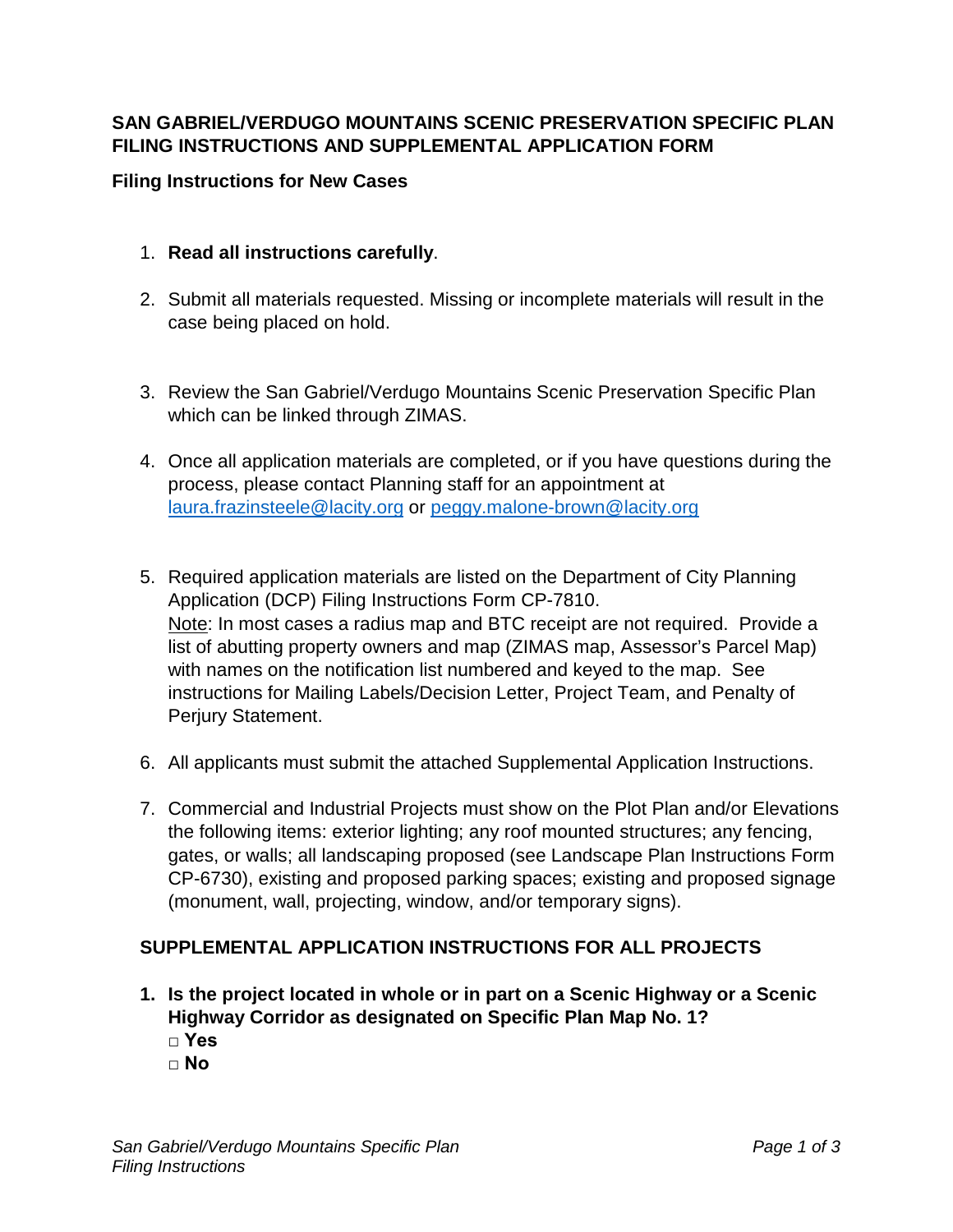- **2. Is the project located in whole or in part on a Prominent Ridgeline or a Prominent Ridgeline Protection Area as designated on Specific Plan Map No. 2?**
	- **□ Yes**
	- **□ No**
- **3. Does the site abut any Official Equestrian Trail shown on Specific Plan Map No. 3?**
	- **□ Yes**

**□ No**

**If "Yes" show the Official Equestrian Trail abutting the subject property on the Plot Plan.**

- **4. Does the project propose moving or cutting down any oak or other protected trees?**
	- **□ Yes**
	- **□ No**

**If "Yes" submit a Tree Report by a "Tree Expert" to the satisfaction of the Urban Forestry Division** 

**http://bss.lacity.org/urbanforestry/index\_submittal.htm**

- **5. Does the project site contain any streams or blue line streams as shown on Specific Plan Maps Nos. 2 and 3?**
	- **□ Yes**
	- **□ No**

**If "Yes" a Biological Survey is required as part of the application package and blue line streams must be shown on the plot plan or topographic survey.**

- **6. Project Height**
	- **\_\_\_\_\_ Existing structures**

**\_\_\_\_\_ Proposed structures**

**7. Is the site in a Hillside Area as designated on ZIMAS?**

**□ Yes**

**□ No**

**If "Yes" provide a Topographic Survey stamped and signed by a licensed Civil Engineer or Surveyor in the State of California. A Hillside Referral Form may also be required from the Bureau of Engineering.**

- **8. Is any grading proposed?**
	- **□ Yes**
	- **□ No**